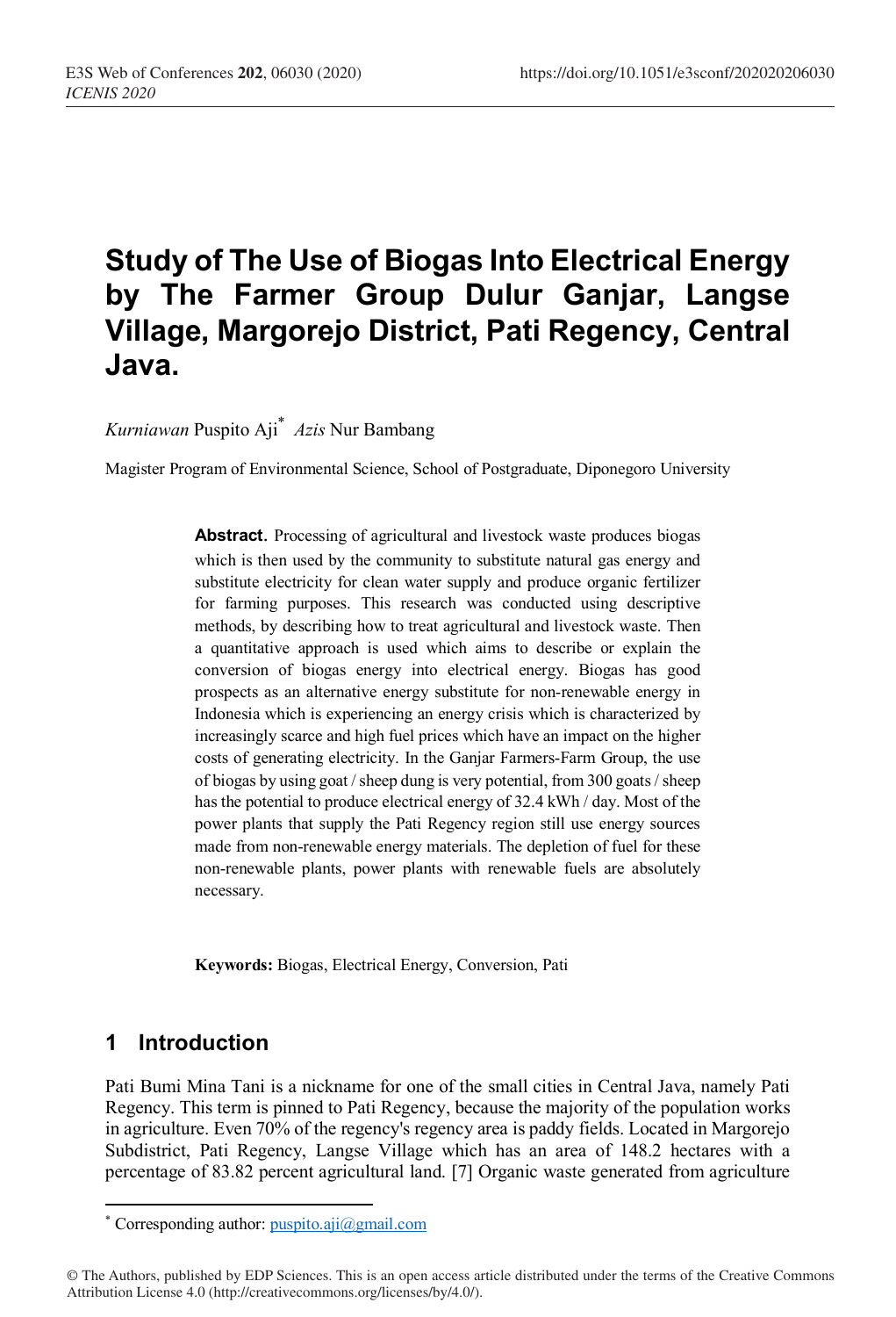and livestock turns out to be able to produce a new bioenergy that can wait for the position of fossil fuels that have been almost irreplaceable as the main fuel in power plants in Indonesia. One alternative energy source is biogas. This gas comes from a variety of organic wastes such as biomass waste, human waste, animal waste can be utilized as energy through anaerobic digestion process. Cow dung is the most efficient manure used as biogas producer because every 10-20 kg of manure per day can produce 2 m3 of biogas. Where the energy contained in 1 m3 of biogas is 2000-4000 kcal or can meet the cooking needs of one family  $(4-5 \text{ people})$  for 3 hours [6].

### **2 Materials and Methods**

### **2.1 Biogas as an Alternative Energy Source**

Biogas is a process of producing bio-gas from organic material with the help of bacteria. The process of degradation of organic material without Biogas as an Alternative Energy Source Biogas is a process of producing bio-gas from organic material with the help of bacteria. This degradation process of organic material without involving oxygen is called anaerobic digestion gas, which is produced mostly (more than 50%) in the form of methane. organic material collected in the digester (reactor) will be broken down into two stages with the help of two types of bacteria. The first stage organic material will be degraded to weak acids with the help of acid-forming bacteria.

This bacterium will break down waste at the level of hydrolysis and acidification. Hydrolysis is the breakdown of complex compounds or long chain compounds such as fats, proteins, carbohydrates into simple compounds. While asifdification is the formation of acids from simple compounds. After the organic material turns into acidic acid, the second stage of the anaerobic digestion process is the formation of methane gas with the help of methaneforming bacteria such as methanococus, methanosarcina, methano bacterium. Biogas mainly contains methane (CH4) and carbon dioxide (CO2) gas, and some small amounts of it include hydrogen sulfide (H2S) and ammonia (NH3) and hydrogen and (H2), nitrogen which is very small in content. The energy contained in biogas depends on the concentration of methane (CH4). The higher the methane content, the greater the energy content (heat value) of biogas, and vice versa the smaller the methane content the smaller the heat value. The quality of biogas can be improved by treating several parameters, namely: Eliminating hydrogen sulfur, water content and carbon dioxide (CO2) [5].

### **2.2 Conversion of Biogas into Electrical Energy**

Energi biogas sangat potensial untuk dikembangkan karena produksi biogas peternakan ditunjang oleh kondisi yang kondusif dari perkembangan dunia peternakan sapi di Indonesia saat ini. Disamping itu, kenaikan tarif listrik, kenaikan harga LPG (Liquefied Petroleum Gas), premium, minyak tanah, minyak solar, minyak diesel dan minyak bakar telah mendorong pengembangan sumber energi alternatif yang murah, berkelanjutan dan ramah lingkungan [8].

Biogas energy conversion for electricity generation can be done using gas turbines, microturbines and Otto Cycle Engine. The choice of technology is strongly influenced by the potential of existing biogas such as methane gas concentration and biogas pressure, load requirements and the availability of funds [2]. As a power plant, the energy produced by biogas is equivalent to 60-100 watt lights for 6 hours of lighting [10]. Biogas equality compared to other fuels can be seen in Table 1.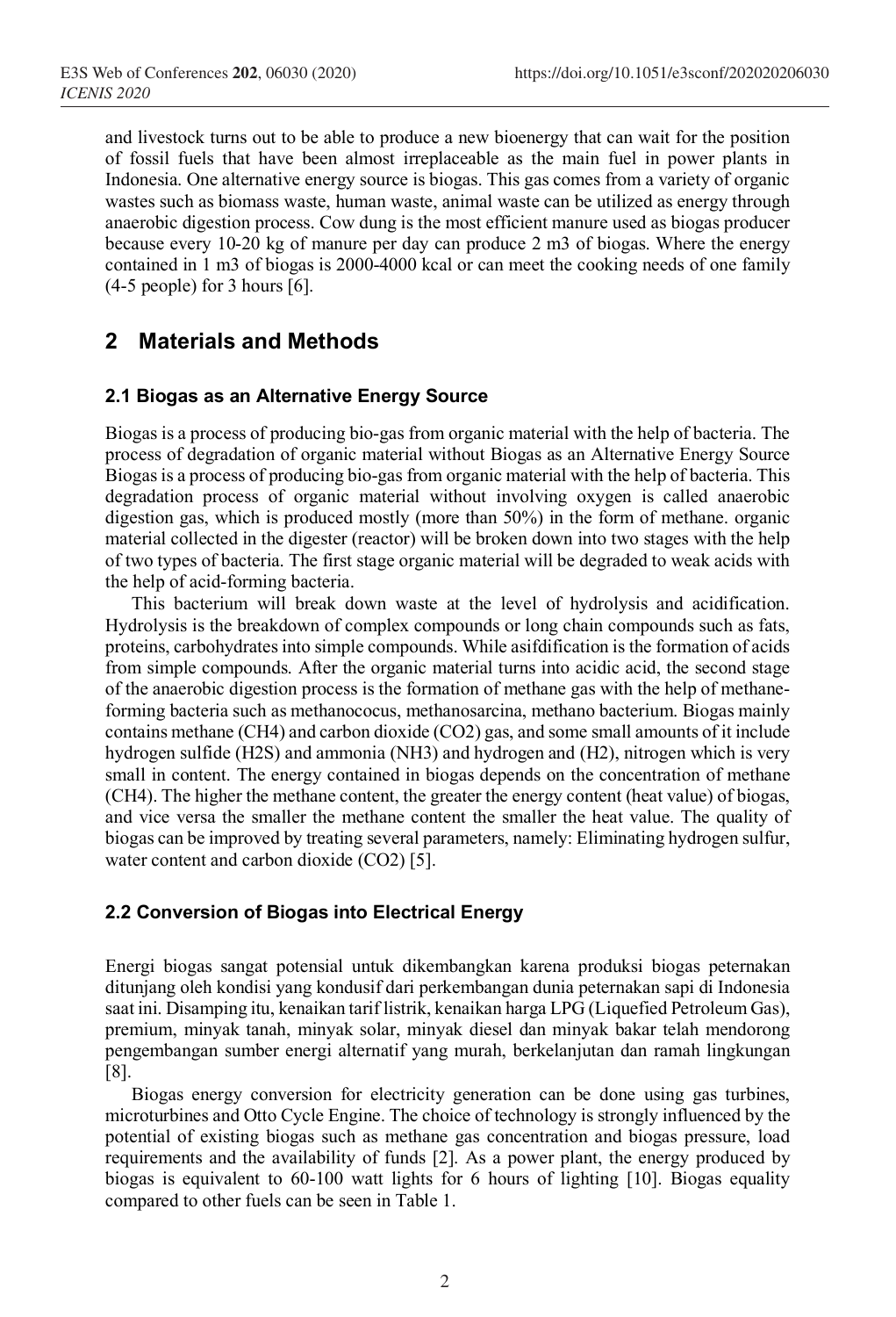| Application    | $1m3$ biogas equal to                          |
|----------------|------------------------------------------------|
|                |                                                |
| $1 \text{m}^3$ |                                                |
|                | LPG $0,46 \text{ kg}$<br>Kerosene $0,62$ liter |
|                | Diesel oil 0,52 liter                          |
|                | Firewood 3,5 kg                                |

In the book Renewable Energy Conversion, Transmission and Storage, Bent Sorensen, that 1 Kg of methane gas is equivalent to 6.13 x 107 J, while 1 kWh is equivalent to 3.6 x 107 J. The density of methane gas is 0.656 kg / m. So that 1 m3 of methane gas produces electrical energy of 11.17 kWh [9]. The conversion of methane gas energy into electrical energy is as in Table 2.

| <b>Energy Type</b>                                                                             | Energy<br>Equivalent   | <b>Reference</b>                                           |
|------------------------------------------------------------------------------------------------|------------------------|------------------------------------------------------------|
| 1 kg of methane gas                                                                            | $6,13 \times 10^7$ J   |                                                            |
| 1 kWh                                                                                          | $3,6 \times 10^6$ J    | Renewable energy                                           |
| $1 \text{ m}^3$ of methane gas The<br>density of methane gas is<br>$0.656$ kg / m <sup>3</sup> | $4,0213 \times 10^7$ J | Conversion,<br>Transmisision and<br>Storage, Bent Sorensen |
| $1 \text{ m}^3$ of methane gas                                                                 | $11.17$ kWh            |                                                            |

| Table 2. Conversion of methane gas energy into electrical energy |  |  |
|------------------------------------------------------------------|--|--|
|------------------------------------------------------------------|--|--|

### **2.3 Research methods**

Broadly speaking, this research stage is divided into 4 stages, namely the identification stage, the stage of data collection, the stage of data processing and analysis, and the conclusion stage.

1) Identification stage

The field identification phase in this study was conducted to find out how the mechanism of integrated farming systems in Langse Village, Margorejo District, Pati Regency.

- 2) Literature Study. Some supporting theories that will be used include the theory of biogas formation, biogas digesters and biogas energy conversion.
- 3) Identification of data / case study locations In conducting research on biogas power conversion, data and location are needed as examples. The chosen location is Langse Village, Pati Regency.
- 4) Data collection

a). Primary Data, it is data obtained from field surveys through observations of livestock waste management with reactor installations which then produce biogas and socialize the conversion of biogas energy into electrical energy.

b). Secondary data is data obtained from related libraries: (Gas production data, biogas energy conversion data into electrical energy).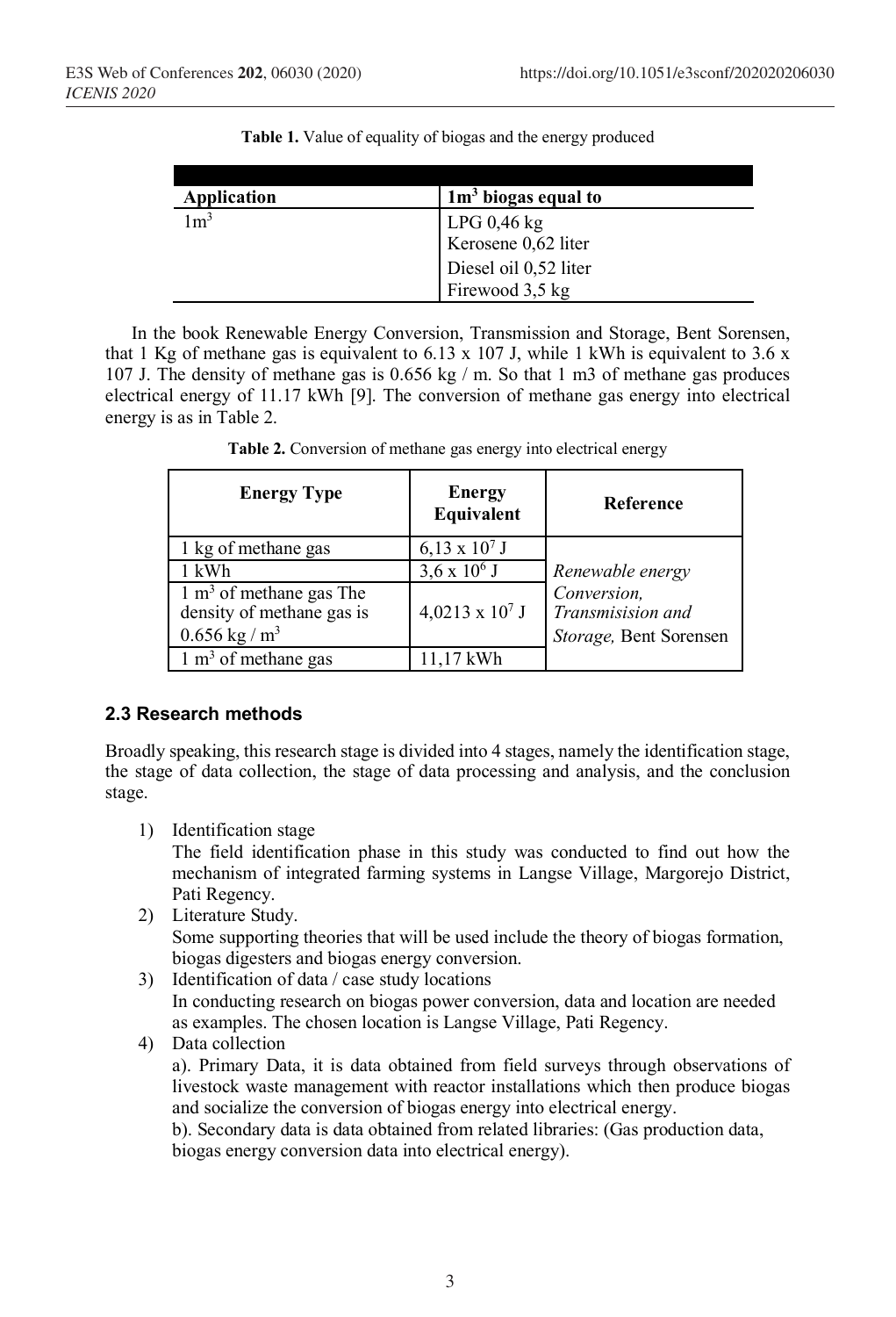### **3 Result and Disscusion**

#### **3.1 Biogas as an Alternative Energy Source**

In a biogas installation, there is always a reactor or digester. The reactor is a closed chamber

|     | <b>Lots of Feces</b> | Dry ingredients | <b>Biogas Produced</b>  |
|-----|----------------------|-----------------|-------------------------|
| vpe | (Kg/dav)             | BK(%`           | (m <sup>3</sup> /kg.BK) |

which is used as a storage medium for impurities for several days to produce gas that is stored with impurities which is then called biogas. Of the several types of biogas digesters that are often used are fixed dome types and floating drum types. Biogas production systems are distinguished by the way they are filled with raw materials, namely bulk filling and continuous filling. What is meant by a bulk filling system (SPC) is a method of replacing material that is carried out by removing the remaining digested material from the digestive tank after biogas production stops, and then filling new raw materials. Whereas what is meant by continuous filling (SPK) is the filling of raw materials into the digestive tank carried out continuously (every day) three to four weeks from the initial filling, without having to remove the digested material.



**Figure 1.** Submarine Bioreactor Scheme.

In the picture above can be seen Submarine Bioreactor Scheme produces compost, Liquid Organic Fertilizer, and Biogas which is then used for domestic, agricultural and as a source of electrical energy.

### **3.2 Biogas Capacity as Fuel for Electric Generators in Langse village**

At Dulur Ganjar Ranch, Langse Village there are no less than 300 goats / sheep. So that the handling of waste both solid and liquid waste in the form of feces and urine that is discharged has the potential to cause environmental pollution:

It is known that a goat / sheep can produce waste in the form of feces and urine of approximately 1.5 kg per day. And to find out the process of converting cow dung into biogas can be seen from the following table obtained from the Indonesian Center for Agricultural Mechanization Development Agency, Ministry of Agriculture: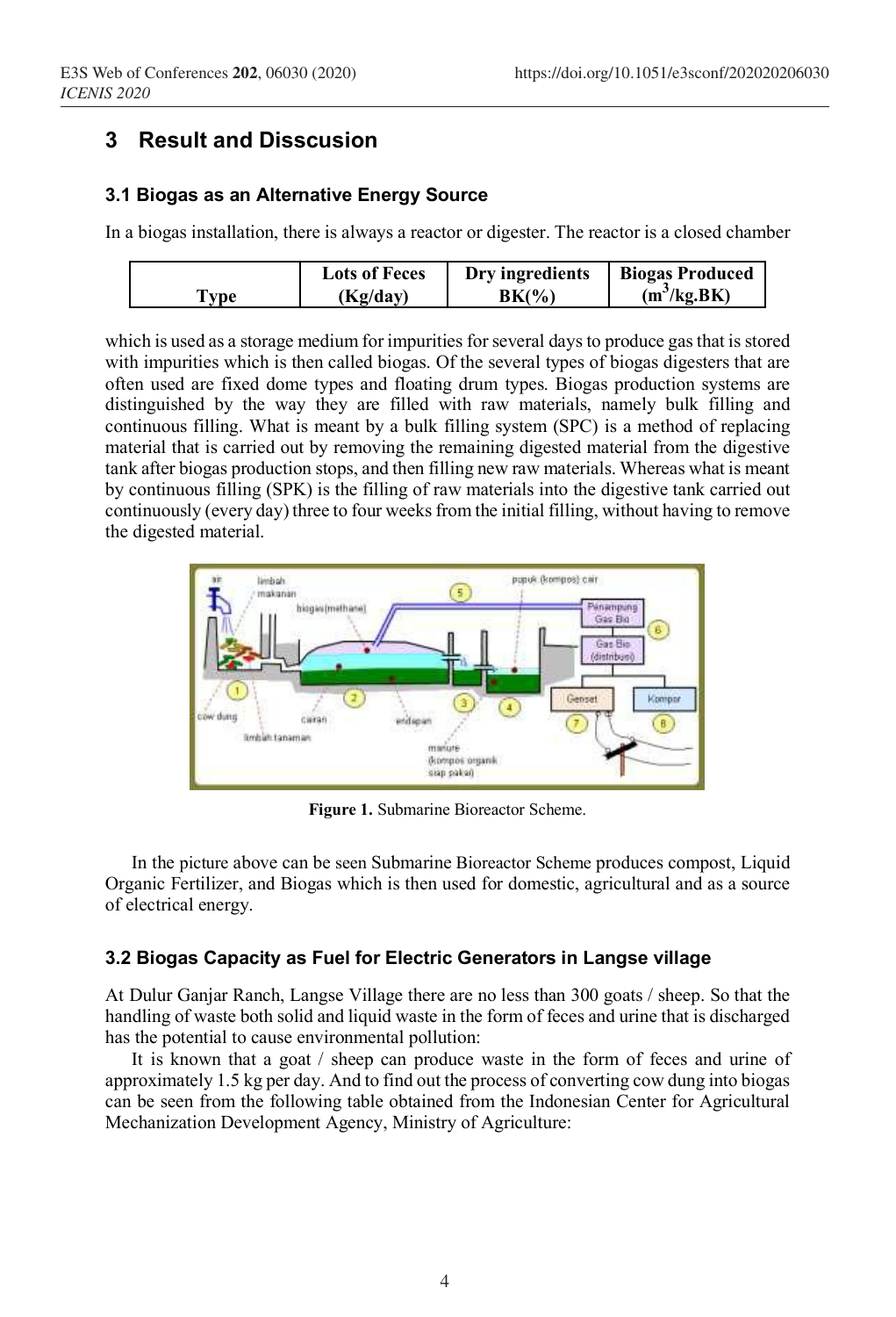| Elephant      | 30         | 18 | $0,018-0,025$   |
|---------------|------------|----|-----------------|
| Cow / Buffalo | $25 - 30$  | 20 | $0,023-0,040$   |
| Goat / Sheep  | 1,48       | 26 | 0,040-0,059     |
| Chicken       | 0,18       | 28 | $0,065-0,116$   |
| Duck          | 0.34       | 38 | $0,065 - 0,116$ |
| Pig           |            |    | 0,040-0,059     |
| Human         | $0,25-0,4$ | 23 | $0,020-0,028$   |

**Table 4.** The content of dry matter and the volume of gas produced by each type of impurities [1].

From the above table, it can be seen the amount of potential biogas that can be produced by goat / sheep manure that resides in the Dulur Ganjar Farmer Group Farms through calculations as follows:

The number of goats / sheep in the farm of the Dulse Ganjar Farmer Group in Langse Village is 300.

- Which is capable of producing 1.5 kg of dirt per day.
- Therefore, the production of goat / sheep dung per day at Dulur Ganjar Ranch is:  $300 \text{ X}$  1.5 = 450 kg / day
- The dry matter content for goat / buffalo dung is  $26\%$ , so the total dry matter content is:  $450 \text{ X } 0.26 = 117 \text{ kg.BK}$
- Therefore, the potential of biogas from goat / sheep manure at the Dulur Ganjar Farmers Group Farm in Langse Village is:  $117 \text{ X } 0.059 = 6.9 \text{ m}^3 / \text{day}$

Based on Ministry of Agriculture sources, to find out the conversion of biogas to other energy, it can be seen in the following table:

| Use         | Energy $1 \text{ m}^3$ Biogas       |  |
|-------------|-------------------------------------|--|
| Lighting    | Lights 60-100 Watt for 6 hours      |  |
| Cooking     | Cook 3 types of food for 5-6 people |  |
| Power       | Run 1 HP Motor for 2 hours          |  |
| Electricity |                                     |  |

**Table 6.** Biogas Conversion and Its Use [3, 6]

Thus the potential electrical energy generated from goat / sheep dung waste in the Dulur Ganjar Ranch in Langse Village is:

6.9 m3 / day X 4.7 kWh = 32.4 kWh / day with an output power =  $32.4$  /  $24 = 1.35$  kW.

With a capacity of 32.4 kWh / day, biogas from goat / sheep manure can be used as a renewable energy source around the Dulur Ganjar Farmers Group, Langse Pati Village for isolated electricity generation.